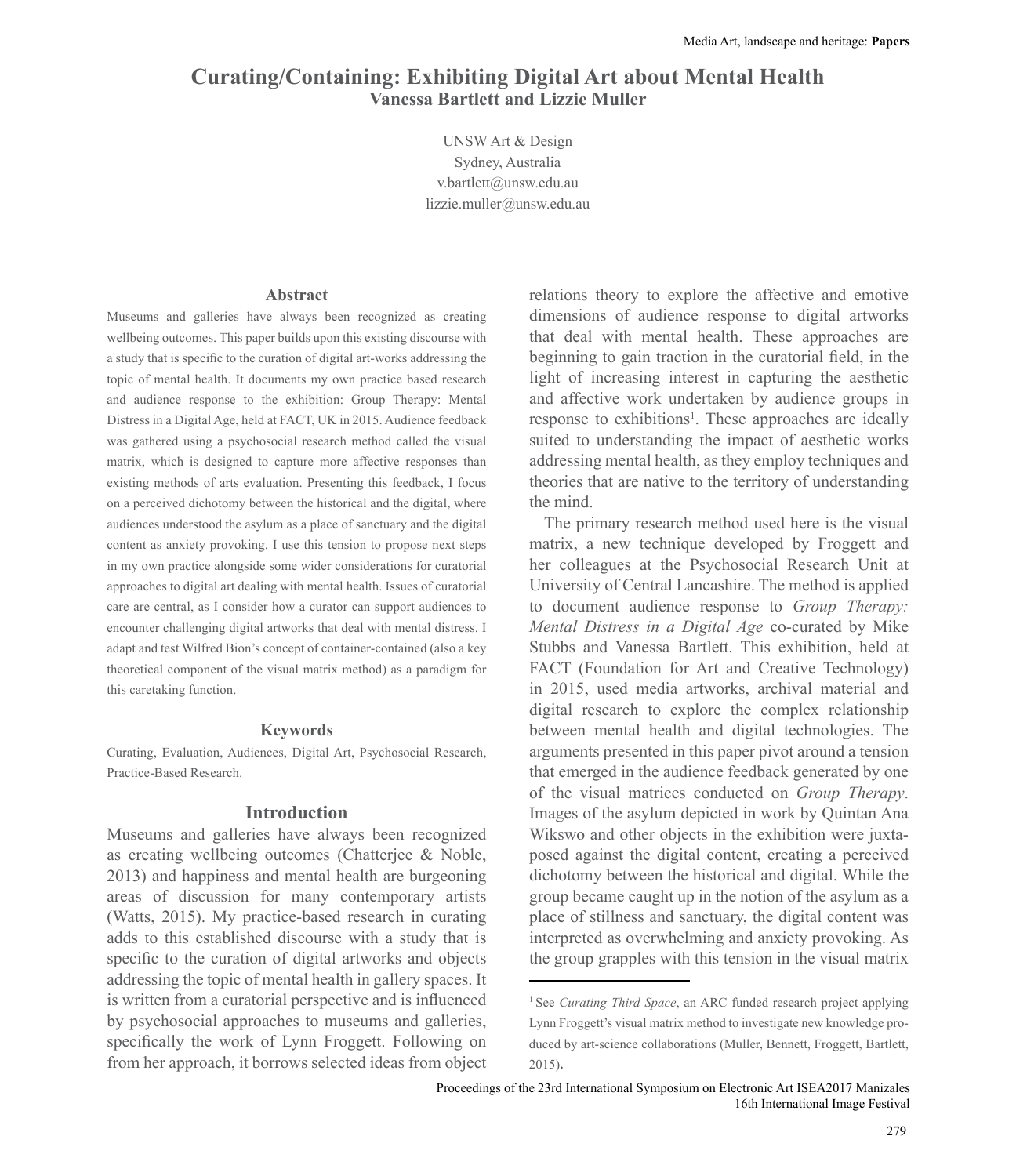process, it reveals a number of potential insights about the process of curating digital artworks about mental health for the museum or gallery space. In this paper I offer a set of conclusions to be drawn from this material that will inform my own future practice and a second iteration of the *Group Therapy* exhibition due to take place in Sydney in 2017.

As this paper unfolds issues of curatorial care and the institution become a central concern. I evolve ideas from Wilfred Bion, whose ideas also inform the theoretical make-up of the visual matrix, as a means of extrapolating the caretaking function of the curator and gallery. I consider uses for Bion's formulation of containercontained to make sense of the support that audiences require in the process of dealing with exhibitions that address digital mental health. I trace how the original curatorial framing of

the project percolates through audience responses in unexpected ways, creating an opportunity for audiences to do their own 'work' on themes related to mental health care and digital technologies. As I unfold this process it will become clear how the psychosocial research method offered a unique insight into understanding the deep psychological work conducted by audiences when they encounter an exhibition dealing with digital art that addresses mental health.

## **Background: Curating Digital Art About Mental Health**

The frst iteration of *Group Therapy* took place at FACT in Liverpool in March 2015. Featuring 13 contemporary artists, alongside digital tools and archival material, the exhibition examined the impact of our digital lives on mental health, selfhood and social relationships, while also exploring increased use of technology for mental health treatment. In several of the works selected for this exhibition, artists integrated technology and artistic inquiry to offer insight into the experience of mental distress or as a tool to elevate symptoms. For example Jennifer Kanary Nikolova's *Labyrinth Psychotica* was an immersive installation that used LED lights and directional speakers to simulate the experience of psychosis. The technologies used here helped to create a metaphor for psychosis, of losing and fnding oneself, and for how beautiful yet fearful the experience can be. The installation was intended not only to create empathy, but also to highlight the fact that everyone is capable of experiencing the sensations of panic,

anxiety and claustrophobia that characterize a psychotic experience. Other works served to refect on new paradigms in our mental health created by technological progress. Katriona Beales' *White Matter* explored the seductive and habit forming qualities of mobile digital and online technologies in a work that addressed the emerging diagnostic territory of 'internet addiction'. In this installation viewers were invited to watch moving images projected on the ceiling through the refection created in a collection of handheld black glass objects. Seductive and mesmerizing in nature, the work recalled the sensation of falling down a rabbit hole of hyperlinks late at night and losing awareness of time and space, an experience that many smartphone users will identify with.

From the outset the curation of *Group Therapy* sought not only to refect on the relationship between technology and mental health, but to approach mental health systemically, considering social and political factors that impact on awareness and treatment. Issues of care and agency have always been key drivers in debates around how to treat mental distress *and* around the impact of technological progress on individual wellbeing. From antipsychiatry to the service user movement, questions of power and its relation to care have played a fundamental role in projects seeking to modernize mental health treatment over the past 100 years. Meanwhile debates over control and autonomy in online space are a key concern for many users of digital media who value their right to privacy. According to this framework, we selected a number of objects and artworks for the exhibition that referred to asylum histories and the punitive approaches sometimes adopted to mental health care. We hoped this would set a context for a larger debate about neurodiversity and the politics of biomedical approach to mental health.

While the phrase 'digital age' used in the title of the exhibition implies a concern with the present tense and with futurity, the conceptual roots of this exhibition are located very much in longitudinal and historical perspectives. This was intended partially in the spirit of a media archaeology (Parikka, 2013 approach, which understands all 'new' technologies in relation to their historical antecedents. For example, by curating a 1930s ECT machine alongside a set of contemporary mental health apps, the exhibition sought to frame a question about the coercive potential of digital mental health technologies. In doing so, it also sought to suggest some possible ideological synchronicity between punitive

Proceedings of the 23rd International Symposium on Electronic Art ISEA2017 Manizales 16th International Image Festival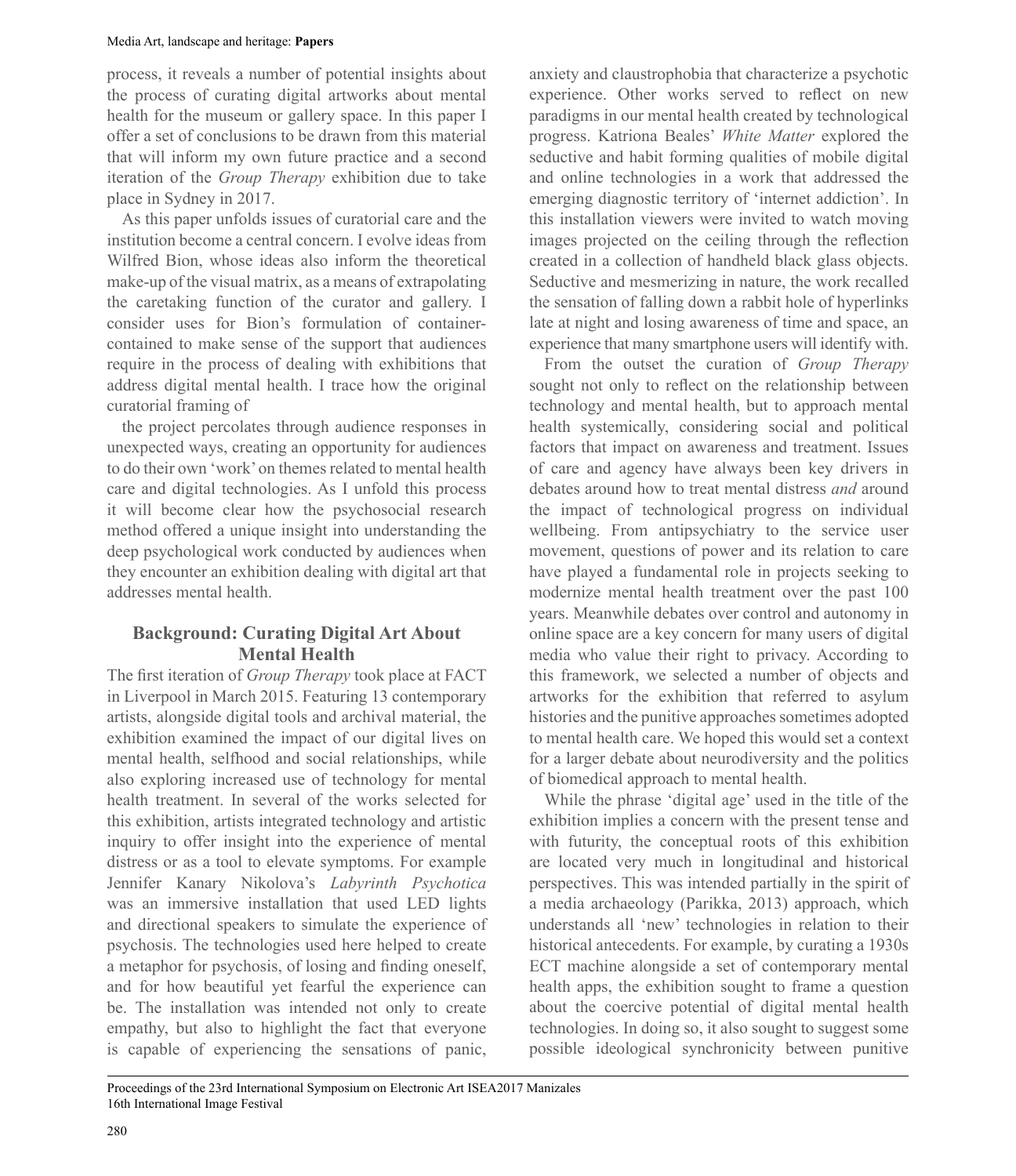asylum treatments and the current proliferation of commercial mental health technologies that seek to gather data and infuence behavior (for more on this see Gardner, 2013.

I collected a large volume of digital artworks, archival objects and research material during the curatorial process. While conscious that presenting a breadth of content including 'non-art' objects would be a deviation from traditional curatorial processes, this was embraced as a form of media convergence that reflected the 'digital age' of the exhibition title. As technology is increasingly theorized less in terms of its ontological properties and more around the emotional labour it facilitates (Madianou  $\&$  Miller 2013; Berardi, 2009, there is scope to move beyond strict defnitions of media art to build a curatorial narrative about digital mental health. This approach to curation is not without correlates in the feld. Recent biennales and festivals such as dOCUMENTA  $(13)$  and the 55<sup>th</sup> Venice Biennale have adopted a stance that Langill  $&$  Muller have termed 'post-disciplinary curating', bringing objects and practices from anthropology, science, philosophy and psychology to bear on the exhibition space (Muller Langill, 2016. At *MONA Museum of Old and New Art* in Tasmania, Muller suggests that gallery displays bringing together historical objects and media art foster an approach that 'resists the disciplinary object' (Muller, 2015.

While seeking to position the conceptual foundation of this exhibition I have regularly returned to Berardi's words on affective labour and cognitive overload as a way of modeling the kind of experience that my curation sought to create. In *The Soul at Work*, Berardi describes new forms of estrangement created by the increasing use of digital technologies for both personal and professional use, in tandem with the increased levels of emotional labour that these technologies demand both at home and at work. This affective work itself is essential to the functioning of post-industrial capitalism and has a tendency to trap users in an endless cycle of affective production. By confating dense collections of apps, artworks and archival material the exhibition sought to mirror digital space in terms offered by Berardi as 'cognitive space overloaded with nervous incentives to act' (Berardi, 2009, p.108). Reflecting digital and online spaces in modes of gallery display has been seen in other recent exhibitions of digital media. In *Electronic Superhighway: From Experiments in Art and Technology to Art After the Internet* (Whitechapel

Gallery, London, 2016) curator Omar Kholief.attempted to survey an enormous body of technologically driven artistic production from 1966 to the present day. While earlier works were presented sparingly, areas of the gallery containing works from the 'post-internet' period took on a more chaotic aesthetic that one critic described as 'junk-shop vibe' (Fuller, 2016). The dense hang of the contemporary period appeared to accommodate the origins of many of the works as online pieces (Jayson Musson's youtube videos for example) by seeking to mirror the qualities of online space. This exhibition can be understood as part of a wider coming to terms with digital space in the context of the white cube, which Group Therapy is also a part of. In the following sections we will observe how our own decision to work with ideas of media convergence, interdisciplinarity and online space in the curation of the exhibition appears to have infuenced audience response to the Group Therapy exhibition.

## **Research method: The Visual Matrix**

As a curator I have an investment in understanding audience experience. This concern comes in part from my interest in curatorial discourses that foreground methodological innovations that give insight into audience experience (Turnbull-Tillman, 2016; Muller, 2011. More crucially though in terms of my own approach to my practice, is a concern with how the impact of visual arts projects are framed in the wider arts and health sector and the problematic assertion of value through mechanisms that derive from clinical rather than artistic discourses (Broderick, 2011. The visual matrix was developed by The Psychosocial Research Unit at University of Central Lancashire to address several major gaps in existing methods of arts evaluation. Most crucial in the context of this research is the capacity of the visual matrix to access preverbal responses to a work of art. The qualities of aesthetic experience are often diffcult to verbalise, however most existing arts evaluation models demand that participants do just that. This method works with images to build an impression of the audience's subjective aesthetic experience. In this way, the visual matrix is highly suited to the task of responding to artworks dealing with mental health, as it provides a supportive environment for processing complex emotions that are hard to articulate.

In a matrix participants sit in a special confguration that is designed to prevent people addressing one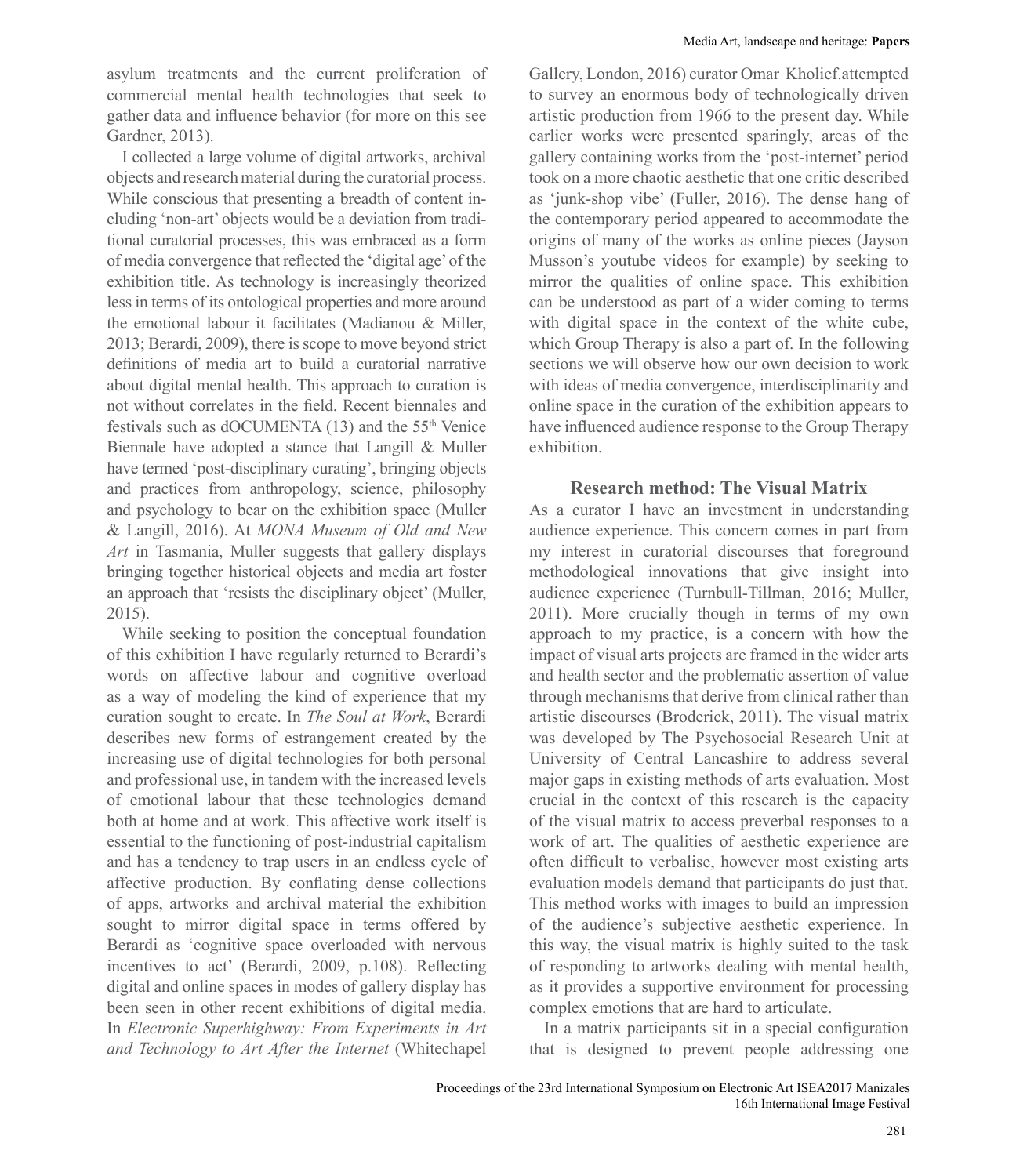another directly. Participants are invited to 'free associate' images, emotions and associations stimulated by the exhibition. The 2-3 facilitators model this process and play an important role in creating the containment required for the process to unfold. If it works well, participants should enter a relaxed state of mind that allows them to create a shared collage of affect and imagery related to their aesthetic experience. The transcript of the matrix is then used as the basis of a series of structured panel discussions conducted over time by the research team. The early panels consider immediate images and their emotional resonance, while panels happening later in time look at broader issues such as social context. The researchers keep the original matrix 'experience near' by constantly returning to the transcript and their memory of the matrix itself.

There are three key theories that form an armature for this method; the scenic, the Rhizome and the concept of container-contained. Alfred Lorenzer's work on the scenic offers a way to understand how participants undertake a group process through the collective unconscious in response to shared cultural material. Lorenzer is essential in defning how the matrix forms a 'third space' between the group and the aesthetic stimulus where unconscious processing can take place (Froggett, 2012, p.45; Muller et al, 2015. Additionally, Deleuze and Guattari's Rhizome is used to describe the collage of imagery produced by the matrix as non-linear traces of meaning revealed through following intuitive, often oblique hermeneutic interpretation processes.

The third theoretical pillar of the matrix and the one that is central to this research is the psychoanalytic school of British Object relations, specifcally the work of Wilfred Bion and his concept of containment. Container-contained is originated by Bion and describes both the capacity for processing unconscious thoughts (container) and the unconscious material that is processed (contained. It is a meeting between these two elements that a facilitator desires to create in the visual matrix. To demonstrate how the term functions, Joan and Neville Symington use the example of a distressed client who continually avoids investing effort in fnding a job worthy of his intelligence, as doing so would involve admitting he has wasted 33 years on procrastination. The analyst describes this concept of waste as something too painful to acknowledge and asks, could you acknowledge this pain if I was sitting beside you? Here the pain is the material that cannot be contained and the offer of the

analyst to 'sit beside' provides the potential beginning for a container (Symington  $&$  Symington, 1996, p.55). The relation between container-contained is dynamic, there is always an emotion gravitating towards being processed. In the visual matrix containment is essential as 'the capacity for moderating anxiety and retaining and processing unconscious affect linked to ideas'. (Froggett, et al 2012, p.12 If the container functions properly participants should enter a state of what Bion would refer to as 'reverie', where their pre-conscious, pre-verbal responses to the aesthetic stimulus can come to the fore. However, it is crucial to note here that for Bion, containment enables psychological processing not just of negative experience, but of the full range of human emotions. As Ogden states, the container: 'with its benign connotations of a stable, sturdy delineating function-becomes a word that denotes the full spectrum of ways of processing experience from the most destructive and deadening to the most creative and growth-promoting' (Ogden, 2004, p.1349. Containment provides a context or a circumstance in which any affective experience can be held and given expression.

In the next section I will discuss how Bion's formulation of *container-contained* resonates in my research beyond the practice of collecting evaluative data, to infuence the mechanics of my wider curatorial processes. I will describe how my experience of implementing the visual matrix as evaluation, gave rise to a deeper consideration of how containment might be made applicable to the whole curatorial and evaluative process. I will also consider how curators might create containing environments that support audiences in the process of encountering works of art that deal with psychological distress. This concern with creating containing environments is led by my belief that in the feld of arts and health it is imperative that practitioners be engaged in making work that deals not with creating 'feel good' emotions, but with offering challenging aesthetic encounters (such as works from *Group Therapy* that explored internet addiction and psychosis simulation. Integral to this position is the question of how a curator can offer a supportive environment for this challenging material to be digested and facilitate the personal growth that might emerge as part of this encounter. This research adds to the longstanding museological tradition of creating a suitable backdrop for encounters with objects and experiences, a feld in which some psychosocial work has already

Proceedings of the 23rd International Symposium on Electronic Art ISEA2017 Manizales 16th International Image Festival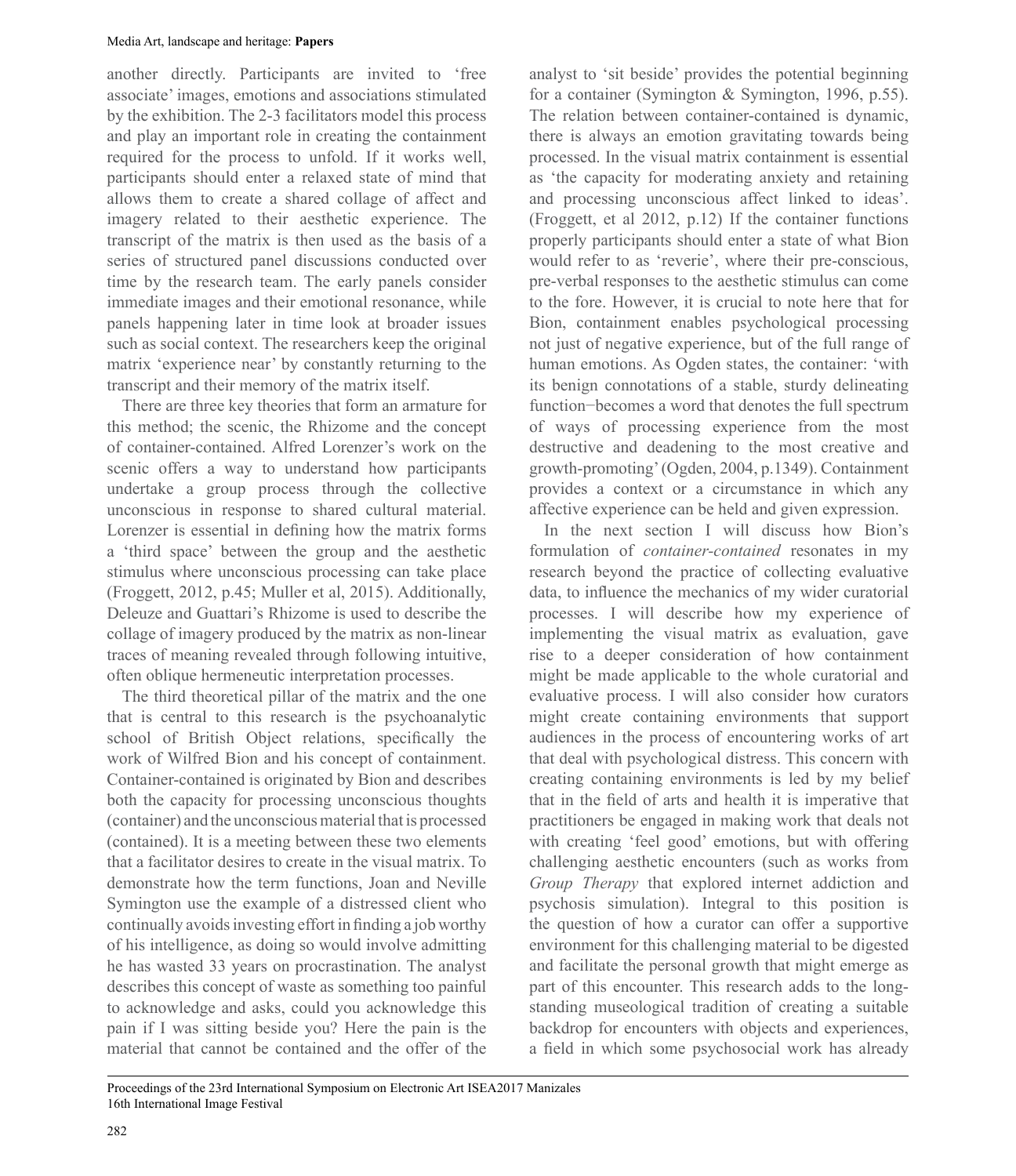been applied. In Froggett and Trustman containment is applied to describe how museums might serve to reduce anxiety in the process of taking in unfamiliar objects:

It is tempting to compare elements of [this account of] human development to the curatorial function of a museum that both holds (looks after objects and contains them (provides a structure that prevents their loss or decay. Equally important but often unacknowledged functions are to contain the emotional responses of the museum visitor, provide the conditions for attentiveness and, for people who are ill at ease in such environments, assuage the anxiety objects may provide (2014, p.490

In the context of this research *container-contained* provides a means of considering the enabling function of the curator in both the curatorial and evaluative processes surrounding an exhibition. In the following section we use data from one of the visual matrices to observe how audiences seek containment for their affective responses to the responses to the Group Therapy exhibition.

## **Audiences Seeking Containment: Responses to Group Therapy**

Part of the value of the visual matrix is that it creates a space to observe as audiences test imagery and ideas offered by the artworks and other exhibition content. Images move between participants, transforming and gathering meaning as the process unfolds. The following section tracks the development of the image of the asylum and attendant questions of institutional care as this audience group grapples with its resonance within the *Group Therapy* exhibition using the visual matrix process. The result of this exploration will be a set of assertions about the relationship between the digital and analogue materials in the exhibition and how they led this group to a particular stance on the their own anxiet-

ies about technology and mental health.

The visual matrix opened with participants expressing a little discomfort with the process and with an absence of the kind of image led and impressionistic responses that should indicate the development of reverie. For example, there were contributions from one or two members of the group who were concerned about their ability to give appropriate feedback as they felt that they had not had enough time to experience the exhibition:

*So I rather than try and go in and experience it in a rush I decided I am not going to be able to experience it right now I will come back when it is quiet in the* 

*early morning so that I can experience the whole exhibition, have as much information as I need to so it's a question for you really of just an extra hour to really absorb some of that*

While this kind of feedback does refect a legitimate methodological concern (the time available for participants to view the exhibition was limited it also refects the presence in the participants of the kinds of anxiety that containment is intended to ease. This was my frst time as a facilitator of this method and my ability to create containment was still developing. This led me to think laterally about my containing role not just in the evaluative process, but also in the making of the entire exhibition. Had the exhibition itself been a containing space that helped audiences to process anxieties arising in response to the more challenging works? Or was the anxious affect that emerged in the matrix symptomatic of emotion that had not been well enough held in the exhibition space as well as the evaluation process? One of the crucial arguments postulated about the visual matrix is its capacity to act as a mirror to its aesthetic stimulus. This isomorphism creates a space that allows participants to some extent to "relive" the exhibition' therefore offering researchers the opportunity to glimpse the nature of the 'perceptual, affective, aesthetic *work* that is done by the audience within the primary experience' (Muller et al, 2015. With this in mind I began to refect on ways that the curation of the exhibition may have served to limit the audience's capacity for deep engagement. However, as the visual matrix progressed across its one-hour running time, the imagery and emotion that was registered by the group did become more impressionistic, refecting the increased presence of reverie. The group began to situate their anxiety increasingly within the digital content of the exhibition and as a register of their feeling that the media saturated environment was too much for them to process. The exhibition was later compared to a set of 'hyperlinks' or µa wikipedia page on group therapy' in which multiple points of information consumption were presented:

*Like you were saying constant consumption on different levels you know you kind of bookmark all these things and never read them it is a bit like that with the exhibition you kind of 'I want to see all of this' and then you kind of are paralyzed almost into never seeing anything.*

The paralysis highlighted by participants here can be seen as a refection of forms of fatigue and depression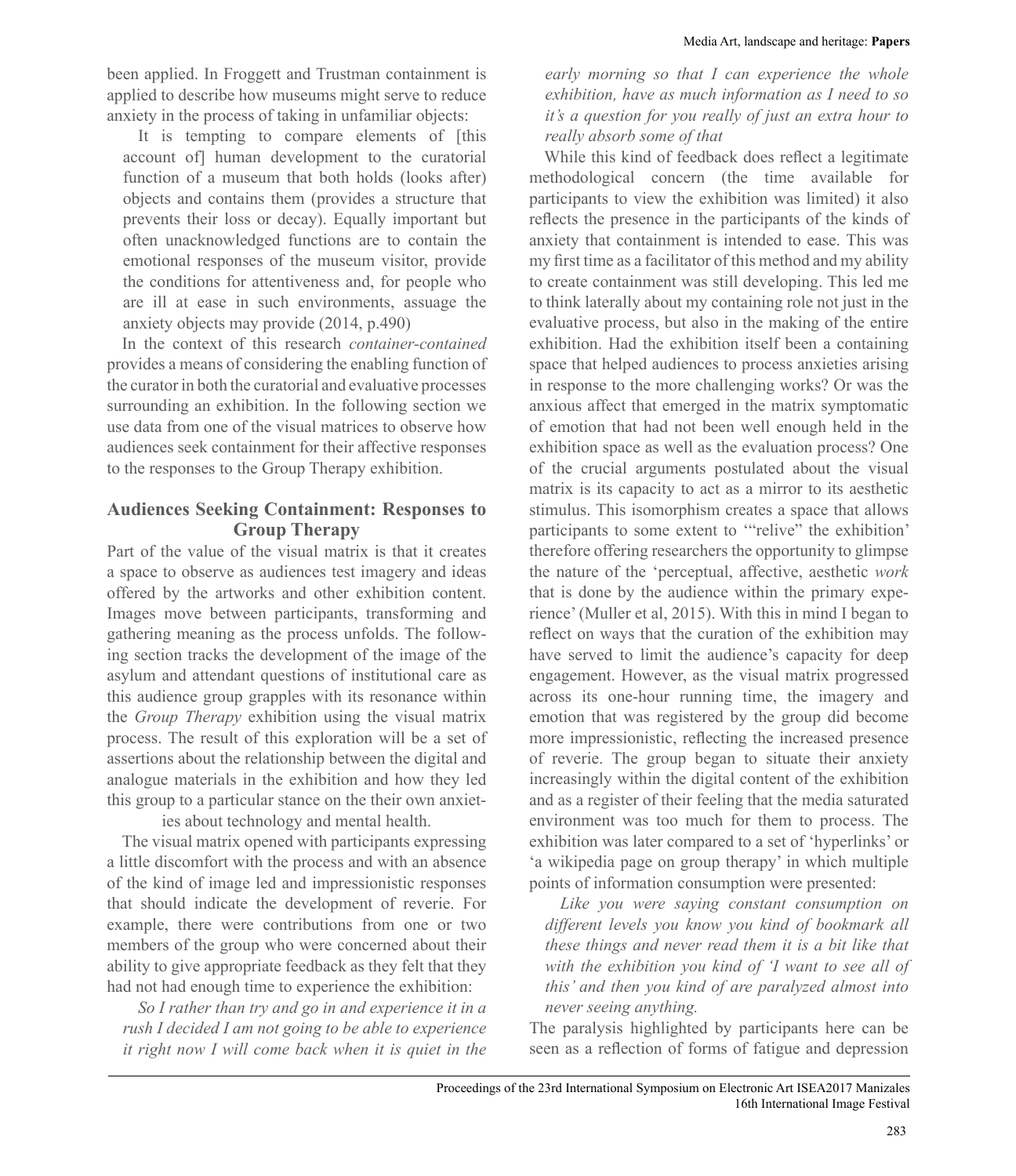that are inevitable consequences of overwhelming and affectively loaded digital spaces (Berardi, 2009, p.10. As referred to during my discussion of the curatorial framing of the exhibition, the show sought to refect Berardi's conception of 'cognitive space overloaded with nervous incentives to act' (Berardi, 2009, p.108). Yet for some audience members this translated so completely to their exhibition experience that it almost started to become a barrier to engagement. While elsewhere the critical and evaluative feedback on the exhibition was positive, the visual matrix gave insight into these feelings of frustration, a fact that serves as testimony to the value of the method.



Figure 1. CARRIE BURIED BENEATH CATALPA BEANS // MOUN-TAIN SWEEP, Panorama Detail, Quintan Ana Wikswo, 2014

In response to this sense of paralysis, the group appears to gravitate toward two analogue objects in the exhibition that were singled out as different to the media artworks and multiple screens. These objects opened up the visual matrix to a trajectory of exploration that started as a fascination with 'stillness' and developed as an exploration of the asylum and public institutions more broadly. Coming to terms with the way that the asylum is represented, the group worked through responses of fear and nostalgia to draw a direct comparison between the historical asylum and contemporary new media environments.

Two objects within the exhibition, the ECT machine and New York based artist Quintan Ana Wikswo's photographs of abandoned asylums in West Virginia  $(Figure 1.)$  are sited early in the matrix as moments of 'stillness' that are also 'menacing' presences and refer to 'the institution and all the terrible things that go on behind the walls of the institution'. As an artist Wikswo is invested in uncovering alternative narratives

about incarcerated and marginalised people who were admitted into asylums under the cover of moral cleansing by governments that wanted to eradicate non-white, homosexual or other 'undesirable' members of society. Her images for this exhibition show fragments of asylum exteriors and were shot using salvaged government cameras manufactured during the 1930s and 40s using institutional slave labour. At frst the group associate this work and the ECT machine with feelings of coercion and are anxious about their own lack of agency in the face of systemic abuse and institutional power. The feeling of being sucked into the centre of something that one is unable to control pairs with a worry about being passively complicit in institutional abuse:

But there's a horrible feeling there of being er coerced into treatment it's like ah you know something really horrible about that isn't there, once you're in this within this boundary its like something that sucks you into it's centre and you you've got no power over it

Yeah as an object it kind of has carries a weight of cultural anxiety

So we feel anxious when we see that even though, you know as a society we are complicit in our enabling that to happen when it was happening to a large extent. In the same way we were complicit as a society in allowing people, you know single mothers to be put into asylums

The group works with these objects and their nondigital status and struggles to determine whether they in fact enfame or alleviate their collective anxiety about the way society responds to mental health. The 'weightiness' of these objects and the anxieties they represent reoccurs throughout this section of the text, with much significance being placed on their conspicuous state of belonging to a predigital age. Eventually the group makes a direct comparison between the still and sensorially impoverished atmosphere that they associate with the asylum and the overstimulation of digital environments. The asylum and its frm belonging to the predigital age may be lonely and punitive, but it also has a distinct appeal. In the following passage we can observe the group moving away from their fears around their lack of agency in the face of institutional abuses, toward a stance that this more complicit. This is embodied in the very nostalgic image of the idealized asylum:

*Because that's so interesting that that's like kind*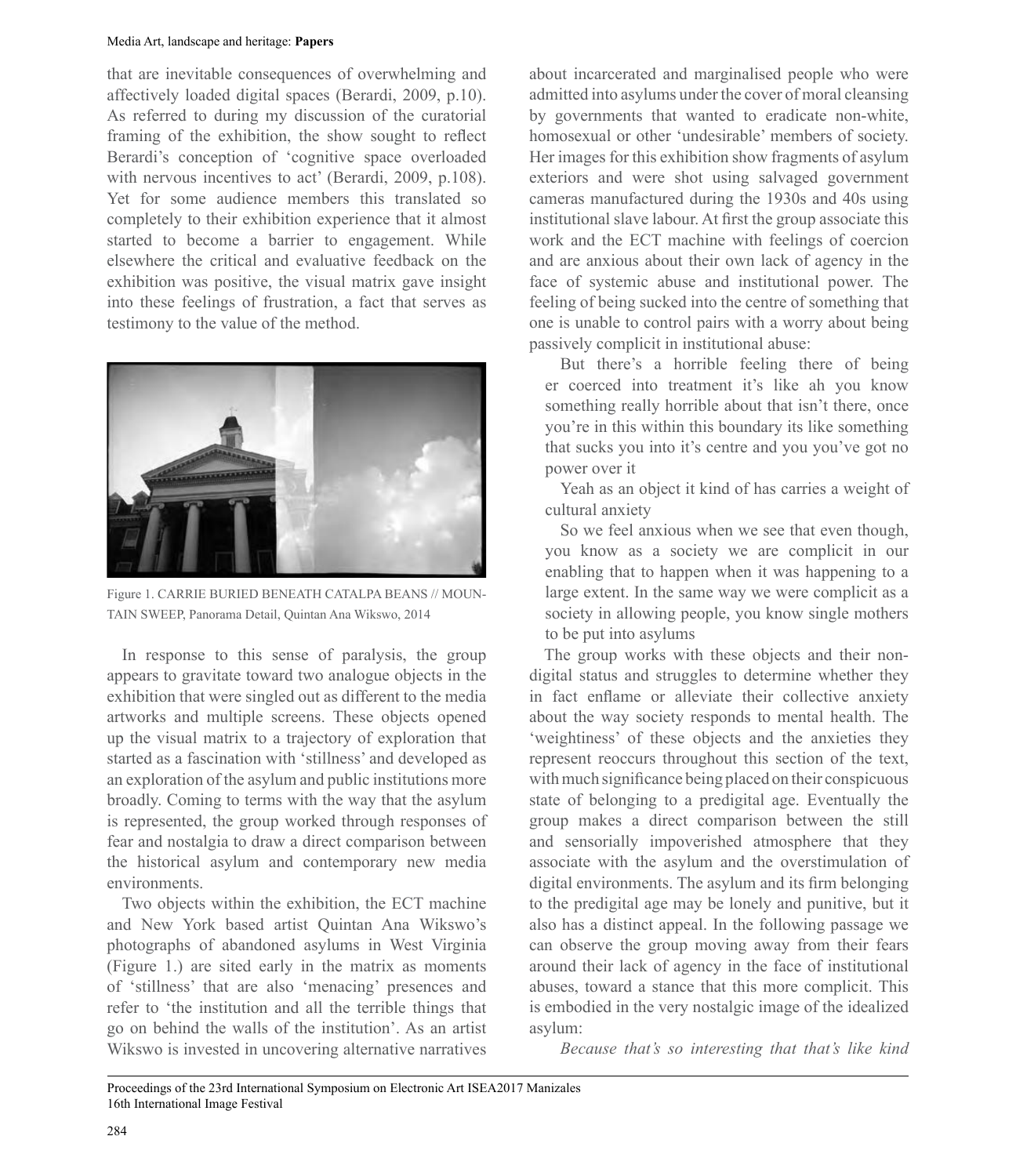*of place where you might potentially end up and it's just so isolating and lonely compared to the kind of overstimulation of the with all of the screens and kind of not knowing what to do with all of that information and then not being able to deal with any kind of conditions so it's interesting still that those, the way that the institution is represented was very still, still images and the still object and if you did find yourself in that environment then that kind of stillness is what you would then be in potentially.*

*I found something really reassuring about this the kind of certainty of an asylum.*

*You feel like you know what you're getting into You kind of like, that's defined as an object in the space in which all the cultural, all the cultural anxiety or uncertainty is contained, whereas the exhibition represents a much more nebulous erm version of how that anxiety about mental health public secret is distributed now more across different spaces different dialogues and different approaches and different alternative ways of dealing with it*

*Yes that's like all the apps that were there*

*Exactly so there is all this technological kind ways of dealing with it and yet the I don't believe it's right but there is a certainty about the physical embodiment of a building which says this is where we contain all that which somehow might perhaps even help society function better*

*I think there is something quite appealing about being somewhere where your screen time is massively limited and someone tells you what to do*

*And it's really quiet. Maybe that's just me?*

*It brought to mind with me the images of the old Victorian mental hospitals that have now been largely demolished with water towers like leper colonies always in beautiful, beautiful countryside.*

Associations to the asylum embodying 'certainty' and offering a picturesque outlook in µbeautiful countryside' speak to a moment of idealizing on behalf of the group, as they explore the exhibition for objects that hold and contain their own anxieties. As Foucault has observed, the asylum has throughout history served a source of fear, but also as an image of threat contained (Foucault, 1988, p.65. Creating a site, which embodies the perceived horror of madness permits the rest of society to be separate from it, free from the threat of being 'sucked in' to mental dysfunction and attendant incarceration. As we will see in the following section, observing the group reach toward this nostalgic image of the asylum has brought about a number of key refections for the role of digital art about mental health in my research.

### **Museum, Gallery, Asylum: Implications for Digital Practices**

As many curators and specialists in museum studies have noted, there is a degree of symbolic slippage between the spaces of the museum, gallery and asylum. In her essay *Who Cares?* Kate Fowle notes the historical coupling between curating and caregiving when she states that 'from 1362 "curator" was used to signify people who cared for (or were in superintendence of minors or lunatics' (Fowle, 2007, p.10). From the  $16<sup>th</sup>$  century the word became more directly applicable to persons in charge of museums and places of exhibition, yet the implications of hierarchy were retained. The museum and the curator's role within it developed into the  $18<sup>th</sup>$ and 19th centuries as sites for the display of power and as devices for giving order to a complex set of social relations. For sociologist Tony Bennett, author of *The Birth of the Museum* there is an historical link between nineteenth and twentieth century museum practices and the articulation of order and provision of education. He takes a Foucaultian perspective to suggest that visitors were given 'object lessons in power' (Bennett, 1995, p. 62 becoming experts in self-surveillance and selfregulation: 'the exhibitonary complex... perfected a self-monitoring system of looks in which the crowd comes to commune with and regulate itself through interiorizing the ideal and ordered view of itself as seen from the controlling vision of power' (1995, p.69). Not unlike the social function of the asylum, the museum or gallery served as a determinate of moral codes of conduct. In the group's reaching toward the asylum as a site of 'certainty' in the face of the 'nebulous' digital spaces of the exhibition, there appears to be a moment of nostalgia for the social codes presented by museums, galleries and asylums where 'someone tells you what to do'.

While we might see symbolic links between the museum and the asylum as tied explicitly to a more historical vision of museology, we might also consider this proposition in relation to more contemporary perspectives on museums and galleries. For Claire Bishop writing in 2013 the role of the gallery or museum in a post global fnancial crisis era continues to be controlled by agendas related to wealth and power. She argues in *Radical Museology* that the purpose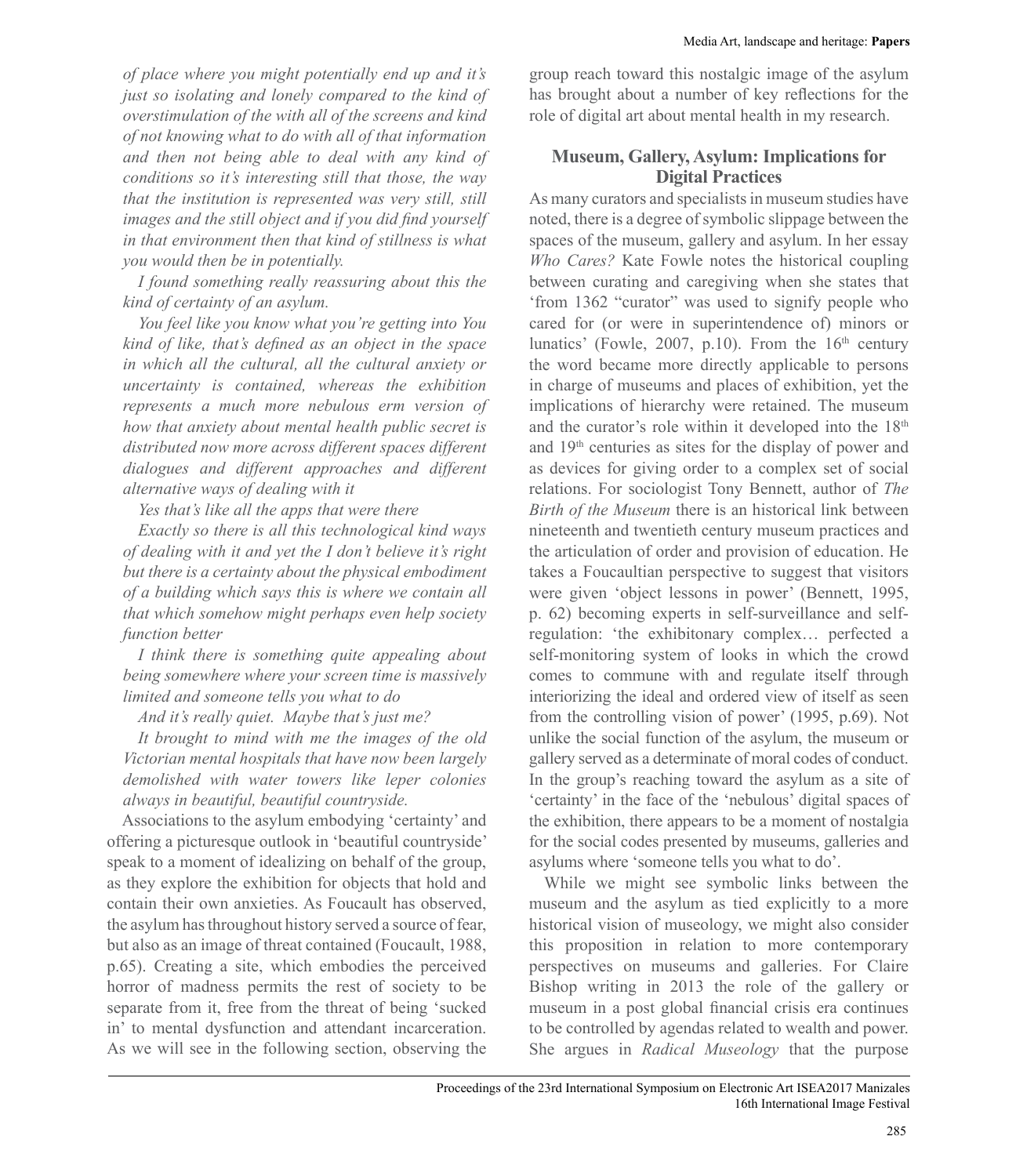of most contemporary museums and galleries is less about preserving a complex research culture around artistic and social issues, than it is about attracting corporate investors, philanthropists and mass audiences (Bishop, 2013, p.11. Moreover she sites the grandiose architecture (or 'starchitecture') of many large contemporary institutions as statements of the power and wealth embodied in these buildings, a strategy of course widely employed in asylum architecture. The populist and civilizing function of the art museum perhaps persists today, and in their search for certainty in the image of the asylum the group perhaps brings forward a latent inclination to cooperate with institutions that perform these didactic and containing functions.

Within this turning towards the 'certainty' of the physical embodiment of a building is also recoil from the 'nebulous' vision of mental health that the group locates within the digital material in the exhibition. While the asylum contains the 'mental health public secret' in a stable way, the digital material in the exhibition distributes it across multiple sites and modes of complexity. In contemporary new media curating there has been signifcant discourse examining the relationship between media practices and the exhibition spaces that contain them. New media art-works have characteristically been framed as open ended, collaborative and distributed by their creators, a remit that does not ft easily into the image of the classical art museum. For curator Christiane Paul writing in 2006 gallery spaces, with their tendency to create 'a "sacred" space' (Paul, 2006) for the contemplation of objects do not make conducive containers for media artworks that demand to be touched, interacted with, or broadcast over multiple sites and spaces. As discourses in this area have developed in recent years, new media art has increasingly been welcomed into the musicological sphere. Galleries such as FACT have developed specifcally to house digital works and curators such as Beryl Graham, Sarah Cook and Steve Dietz have made signifcant contributions to integrating the presence of media art in large museums and galleries (Gra-ham, 2010, p.190. With this in mind, there are few grounds on which to claim any real ontological schism between digital media and the institutions that contain it, particularly in the case of an exhibition space like FACT. However, the group's act of invoking these more simplistic positions on the complexity of ideas around mental health presented by the digital content and the

relative simplicity of the institution, provide insight into how audiences are inclined to respond to challenging or over-stimulating exhibition environments when appropriate containment is not created.

Returning to the idea of container-contained, we can begin to position the group's initial distinction between digital media as 'nebulous' and overwhelming and the comparative sanctity of an asylum as a set of anxieties seeking containment. What emerges in the audience feedback is nervousness about a perceived complexity of the perspectives on mental health presented in the multiple media and digital forms in the exhibition. Moreover, the group expresses concern about the proximity of some of the technological issues to their own daily experiences and the loss of the historical asylum as a way of making mental illness separate. Later in the matrix, the group's working through the concept of asylum did develop further in the direction of an empathetic relating to the experience of incarceration. Yet this process of testing out the asylum as a desirable space (which is uniquely evidenced by the visual matrix process, speaks volumes about how audiences might process the anxieties brought about by an exhibition of confronting digital artworks that deal with mental health. While our curatorial framing of the exhibition sought to put forward the asylum as a punitive space that represented the darker side of mental health care, it took on signifcance as a place of refuge for this audience group. Our curation of the exhibition as 'cognitive space overloaded with nervous incentives to act' (Berardi, 2009, p.108 certainly succeeded in recreating many of the universal anxious encounters that defne the digital age. Yet for this participant group there is a moment of clear desire for the gallery to be a space that holds and contains their anxiety rather than amplifying it.

It is crucial to remember here that for Bion, when containment is created it enables psychological processing of the full range of human emotions. An exhibition environment that induces containment should therefore afford space to tolerate even the most challenging and overwhelming experiences. Difficult emotions aroused by works such as *Labyrinth Psychotica* and *White Matter* should not be outside of the boundaries of containment or of an engaging curatorial strategy. Yet this research suggests that a desire to hold and contain should be integral to all stages of the curatorial approach in order to facilitate deep audience engagement with the topic of digital mental health. It should be stated here

Proceedings of the 23rd International Symposium on Electronic Art ISEA2017 Manizales 16th International Image Festival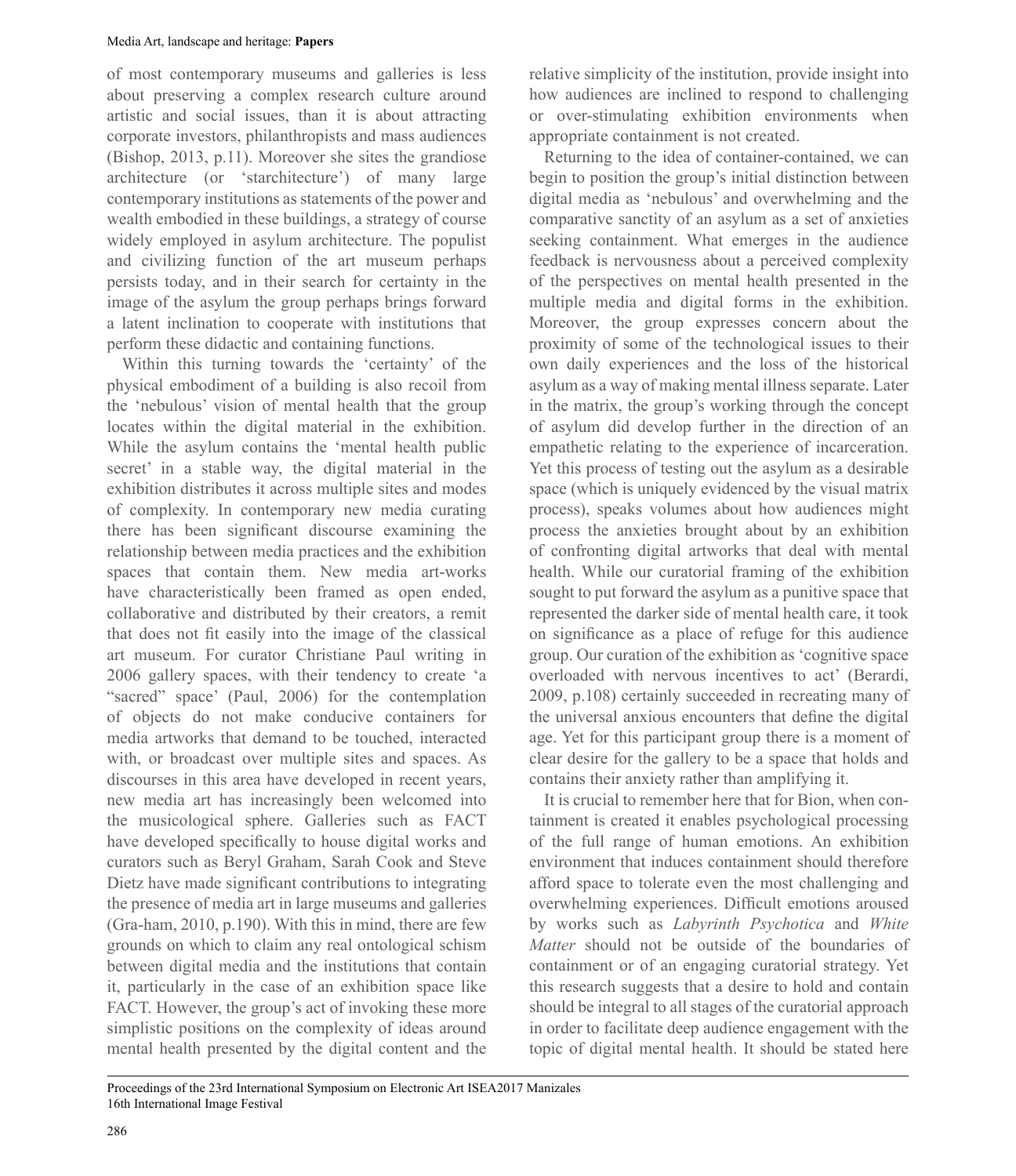that the object of this wider body of research is not to arrive upon a universal curatorial formula for facilitating containment in exhibitions of digital art about mental health. Indeed, searching for such a blueprint would run counter to the affect centered and context driven nature of the methods employed here. Rather this approach seeks to build curatorial capacity for sensitive and empathetic exhibition making that is informed by a deep engagement with audience experience.

## **Conclusions: Curatorial Implications**

Overall the critical and evaluative reception of the *Group Therapy* exhibition was positive and it was only in the visual matrix that deeper anxieties emerged, a fact that serves as testimony to the unique value of this method. While the next iteration of the G*roup Therapy* exhibition will not abandon its interest in reproducing the overstimulation of digital environments, it will seek to pay greater attention to ways that the exhibition environment may elevate or exacerbate anxiety-making experiences, and to question how valuable these experiences are for audience engagement.

Strategies under consideration include reducing the number of objects/works and collaborating with the exhibition designer to create spaces that support deeper immersion with individual works rather than an imperative to digest lots of material simultaneously.

The signifcance of the image of the asylum in audience feedback on the Group Therapy exhibition suggests that while digital media has integrated into gallery and museum spaces over the past ten years, audiences may still fall back on outdated distinctions between the historical museum and digital media. This is perhaps particularly pertinent in the case of exhibitions dealing with health and wellbeing, where the historical museum has symbolic connections to the asylum and its nostalgic connotations of containing anxiety. Although audiences at FACT are well versed in digital media, they still appear in this case to encounter a degree of diffculty dealing with the way that the exhibition escalates anxiety using digital forms.

My application of container-contained provides an experimental paradigm for a curator who wishes to support audiences to experience challenging digital artworks that deal with mental health. Its usefulness resides in its accommodation of both positive and distressing emotions, therefore pushing beyond the traditional 'feel good' sentiments of some arts and health

practices.

### **References**

- Bennett, T. (1995. *The birth of the museum: history, theory, politics.* London/NY: Routledge
- Berardi, F. (2009. *The soul at work: From alienation to autonomy*, Semiotext (e
- Bishop, C. (2013. *Radical Museology, Or, What's "contemporary" in Museums of Contemporary Art?*  Koln Germany: Koenig Books
- Broderick, S. (2011). Arts practices in unreasonable doubt? Refections on understandings of arts practices in healthcare contexts, *Arts & Health: An International Journal for Research, Policy and Practice* 3(2, 95-109. DOI: 10.108017533015.2010.551716
- Chatteriee, H. & Noble, G. *Museums, Health and Wellbeing*. London, UK: Routledge
- Foucault, M. (1988. *Madness and civilization: A history of insanity in the age of reason*. London, UK:Routledge.
- Fowle, K. (2007). Who Cares? Understanding the role of the curator today. In S, Rand,  $&$  H, Felty. Cautionary tales: Critical curating (pp. 26-35), New York: Apexart
- Froggett, L., Manley, J., Roy, A., Michael, P & Doherty, C. (2012. *Public art and local civic engagement*, Development Grants 7042 Cultural Value Project Awards. Retrieved from https://goo.gl/1GNEJg
- Froggett, L. & Trustram, M. (2014). Object relations in the museum: a psychosocial perspective. *Museum management and curatorship*, 29 (5, 482-497. DOI: 10.108009647775.2014.957481
- Fuller, M. (2016). Eleven pro tips for art plus internet, >Exhibition review *Electronic Superhighway: From experiments in art and technology to art after the internet* curated by O. Kholief.]
- *Mute*. Retrieved from https://goo.gl/ZcNHJB
- Gardner, P. W, Wray, B. (2013. From lab to living room: Transhumanist imaginaries of consumer brain wave monitors. *Ada: A Journal of Gender, New Media, and Technology*, 3. Retrieved from https://goo.gl/ Nf8pdG
- Graham, B., & Cook, S. (2010). *Rethinking curating: art after new media*. Cambridge, Mass: MIT Press
- Langill, C. S.,  $\&$  Muller, L. (2016). Curating Lively Objects: Post-disciplinary Affordances for Media Art Exhibition. In D. England, T. Schiphorst  $& N$ . Bryan-Kinns (Eds.) *Curating the Digital: Space for*